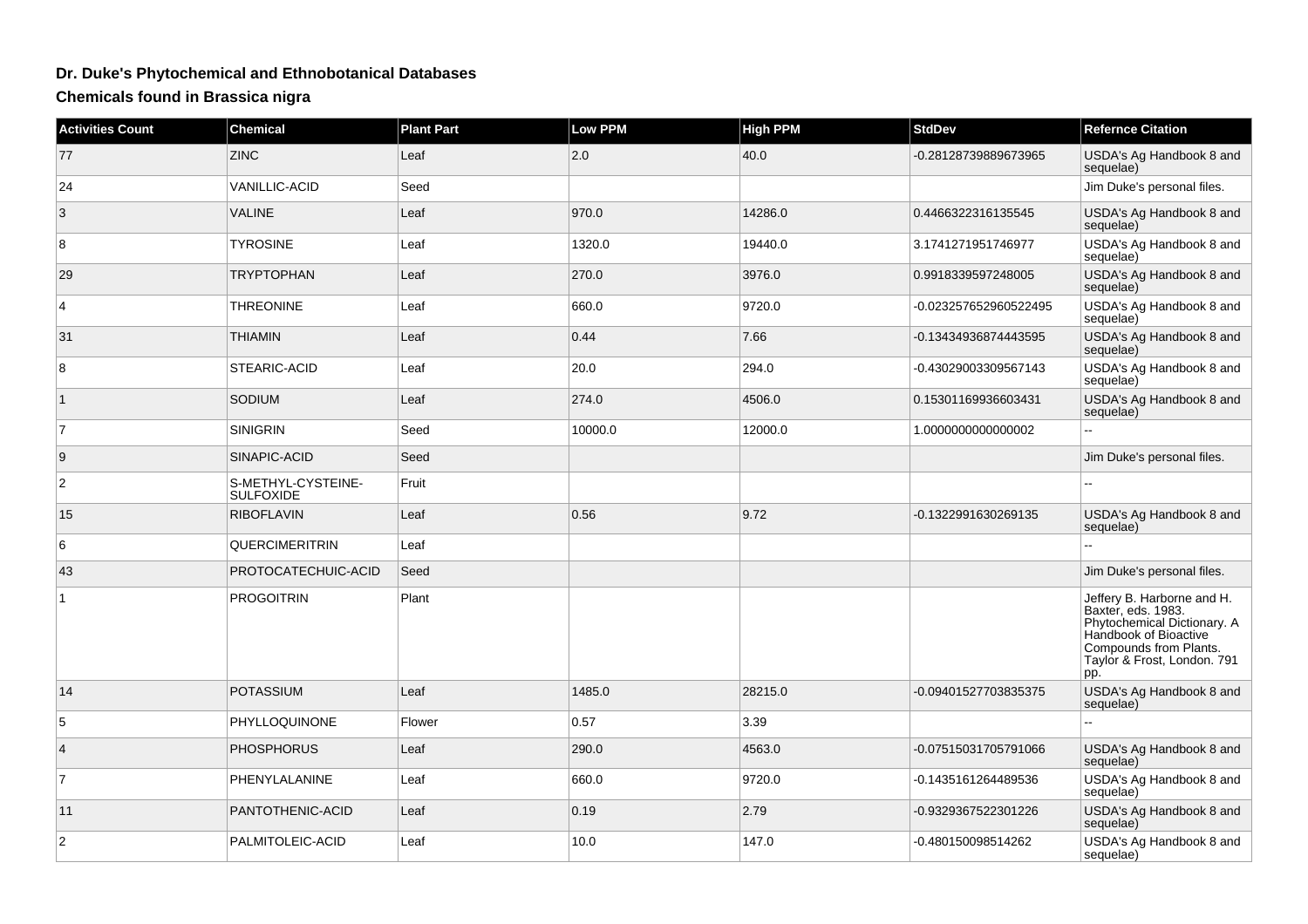| <b>Activities Count</b> | <b>Chemical</b>      | <b>Plant Part</b> | <b>Low PPM</b> | <b>High PPM</b> | <b>StdDev</b>        | <b>Refernce Citation</b>                                                                                                                                                 |
|-------------------------|----------------------|-------------------|----------------|-----------------|----------------------|--------------------------------------------------------------------------------------------------------------------------------------------------------------------------|
| 13                      | PALMITIC-ACID        | Leaf              | 60.0           | 884.0           | -0.3738525527818623  | USDA's Ag Handbook 8 and<br>sequelae)                                                                                                                                    |
| 25                      | P-COUMARIC-ACID      | Seed              |                |                 |                      | Jim Duke's personal files.                                                                                                                                               |
| 18                      | OLEIC-ACID           | Leaf              | 200.0          | 2945.0          | -0.25402185393237836 | USDA's Ag Handbook 8 and<br>sequelae)                                                                                                                                    |
| $\overline{c}$          | NONACOSANE           | Leaf              |                |                 |                      | Jeffery B. Harborne and H.<br>Baxter, eds. 1983.<br>Phytochemical Dictionary. A<br>Handbook of Bioactive<br>Compounds from Plants.<br>Taylor & Frost, London. 791<br>pp. |
| 39                      | <b>NIACIN</b>        | Leaf              | 3.03           | 47.87           | -0.6036882923547856  | USDA's Ag Handbook 8 and<br>sequelae)                                                                                                                                    |
| 3                       | <b>MUCILAGE</b>      | Seed              |                | 200000.0        | 0.01650166098259861  | List, P.H. and Horhammer, L.,<br>Hager's Handbuch der<br>Pharmazeutischen Praxis,<br>Vols. 2-6, Springer-Verlag,<br>Berlin, 1969-1979.                                   |
| 15                      | <b>METHIONINE</b>    | Leaf              | 230.0          | 3387.0          | 0.24940233291075833  | USDA's Ag Handbook 8 and<br>sequelae)                                                                                                                                    |
| 14                      | MANGANESE            | Leaf              | 3.0            | 53.0            | -0.3717755859373686  | USDA's Ag Handbook 8 and<br>sequelae)                                                                                                                                    |
| 65                      | <b>MAGNESIUM</b>     | Leaf              | 132.0          | 2471.0          | -0.6389529090097905  | USDA's Ag Handbook 8 and<br>sequelae)                                                                                                                                    |
| 4                       | <b>LYSINE</b>        | Leaf              | 1130.0         | 16642.0         | 0.8594897106494074   | USDA's Ag Handbook 8 and<br>sequelae)                                                                                                                                    |
| 27                      | LINOLEIC-ACID        | Leaf              | 270.0          | 3976.0          | -0.7105758651281813  | USDA's Ag Handbook 8 and<br>sequelae)                                                                                                                                    |
| $\overline{c}$          | <b>LEUCINE</b>       | Leaf              | 760.0          | 11192.0         | -0.819526492144372   | USDA's Ag Handbook 8 and<br>sequelae)                                                                                                                                    |
| 22                      | <b>ISOQUERCITRIN</b> | Leaf              |                |                 |                      |                                                                                                                                                                          |
| 3                       | <b>ISOLEUCINE</b>    | Leaf              | 910.0          | 13402.0         | 0.3446848174545089   | USDA's Ag Handbook 8 and<br>sequelae)                                                                                                                                    |
| 6                       | <b>IRON</b>          | Leaf              | 12.0           | 209.0           | -0.3908179981972661  | USDA's Ag Handbook 8 and<br>sequelae)                                                                                                                                    |
| $\overline{7}$          | <b>HISTIDINE</b>     | Leaf              | 450.0          | 6627.0          | 0.6276673545987139   | USDA's Ag Handbook 8 and<br>sequelae)                                                                                                                                    |
| $\mathbf{1}$            | <b>GLUCONAPIN</b>    | Plant             |                |                 |                      | Jeffery B. Harborne and H.<br>Baxter, eds. 1983.<br>Phytochemical Dictionary. A<br>Handbook of Bioactive<br>Compounds from Plants.<br>Taylor & Frost, London. 791<br>pp. |